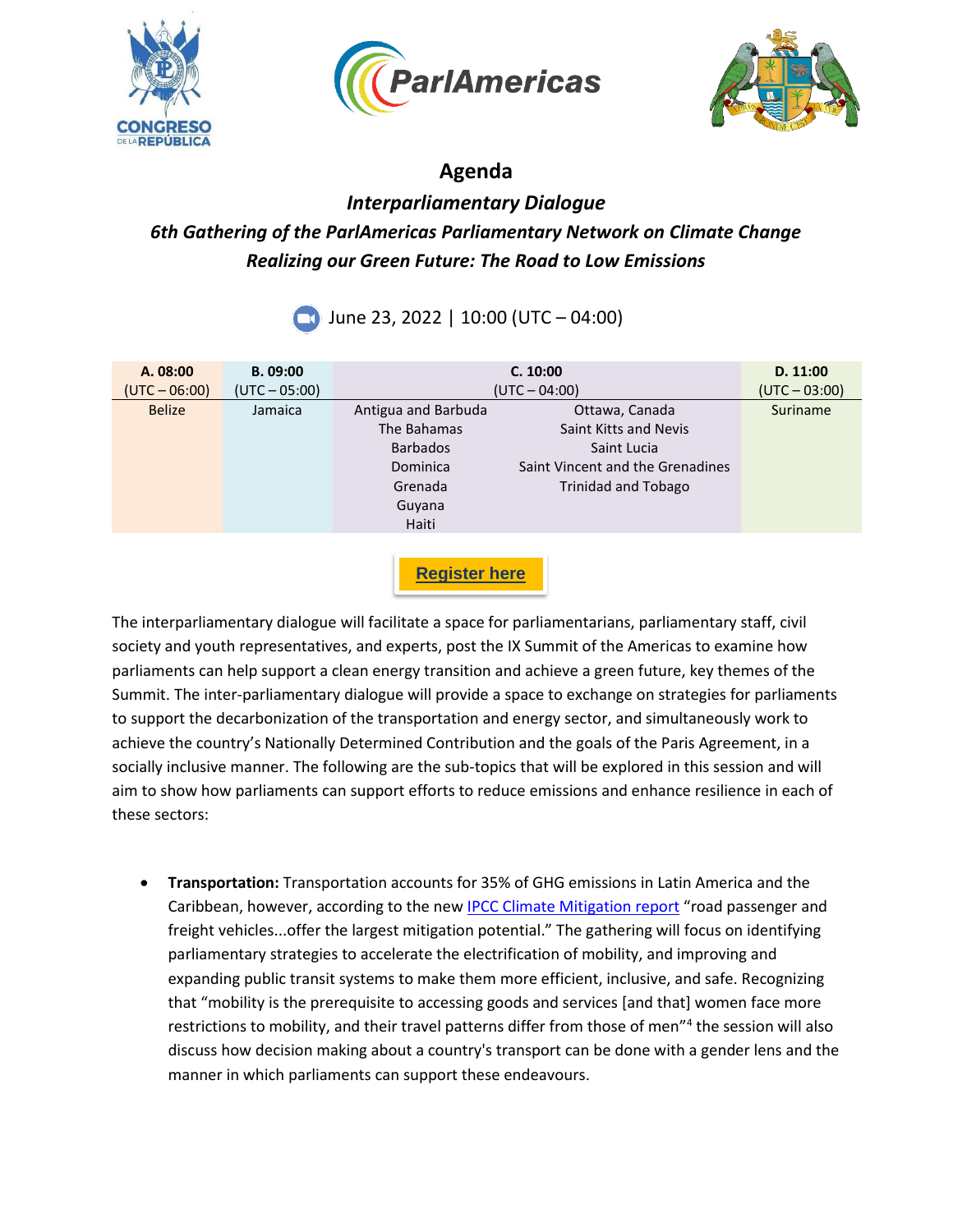• **Energy:** Similarly, th[e Climate Mitigation Report](https://report.ipcc.ch/ar6wg3/pdf/IPCC_AR6_WGIII_FinalDraft_FullReport.pdf#page=116) warns that "limiting warming to well below 2°C will require substantial energy system changes over the next 30 years. This includes reduced fossil fuel consumption, increased production from low- and zero carbon energy sources, and increased use of electricity and alternative energy carriers." The gathering will explore the opportunities available for the region to advance its transition to renewable energies and how parliaments can support those efforts and help close the gaps in access to quality and affordable electricity. It will also look at how this transition can support the economic empowerment of marginalized communities and women, and what considerations need to be made to remove the barriers to access these.

| A. $08:00 - 08:15$ | <b>Welcoming remarks</b>                                                 |
|--------------------|--------------------------------------------------------------------------|
| $B. 09:00 - 09:15$ | The Honourable Joseph Isaac (Dominica), Speaker of the House of Assembly |
| $C. 10:00 - 10:15$ | and ParlAmericas Board Member                                            |
| D. $11:00 - 11:15$ | Member of Congress Erick Martínez Hernández (Guatemala), President of    |
|                    | the Committee on Environment, Ecology, and Natural Resources and         |

• The Honourable Senator **Rosa Galvez** (Canada), President of the ParlAmericas Parliamentary Network on Climate Change

President of the Parliamentary Forum on Climate Change

| A. $08:15 - 08:45$ |  |
|--------------------|--|
| $B. 09:15 - 09:45$ |  |
| $C. 10:15 - 10:45$ |  |
| D. $11:15 - 11:45$ |  |

#### A. 08:15 – 08:45 **Specialist presentations: Promoting renewable energy systems & enhancing transportation to reduce emissions**

*Subject matter specialists will provide an overview of the current trends and progress being seen in the region in the sector, the improvement and expansion of these energy and transportation opportunities, and how these strategies work to reduce emissions, improve community access to vital services (energy or transportation) and overall improve social and economic welfare, with a special focus on how these improvements can consider the differential needs of women and girls in their design.*

**Moderator:** Senator **Verónica Camino Farjat** (Mexico), President of the ParlAmericas Parliamentary Network for Gender Equality

- **Andrea Palma**, GIZ technical advisor for the EuroClima+ Urban Mobility Programme
- **Dr. Devon Gardner**, Head of Technical Programmes at the Caribbean Centre for Renewable Energy and Energy Efficiency

| A. $08:45 - 10:05$ | Multi-stakeholder round table dialogue: Intersecting sectors, perspectives, and      |
|--------------------|--------------------------------------------------------------------------------------|
| B. $09:45 - 11:05$ | role of parliaments                                                                  |
| C. $10:45 - 12:05$ |                                                                                      |
| D. $11:45 - 13:05$ | The round table will consist of parliamentary leaders on the topics, subject matter  |
|                    | specialists, and civil society and youth representatives discussing the way in which |

*they/or their institution is working to reduce emissions and improve the genderresponsiveness of these sectors. During this section questions will also be taken from the audience.*